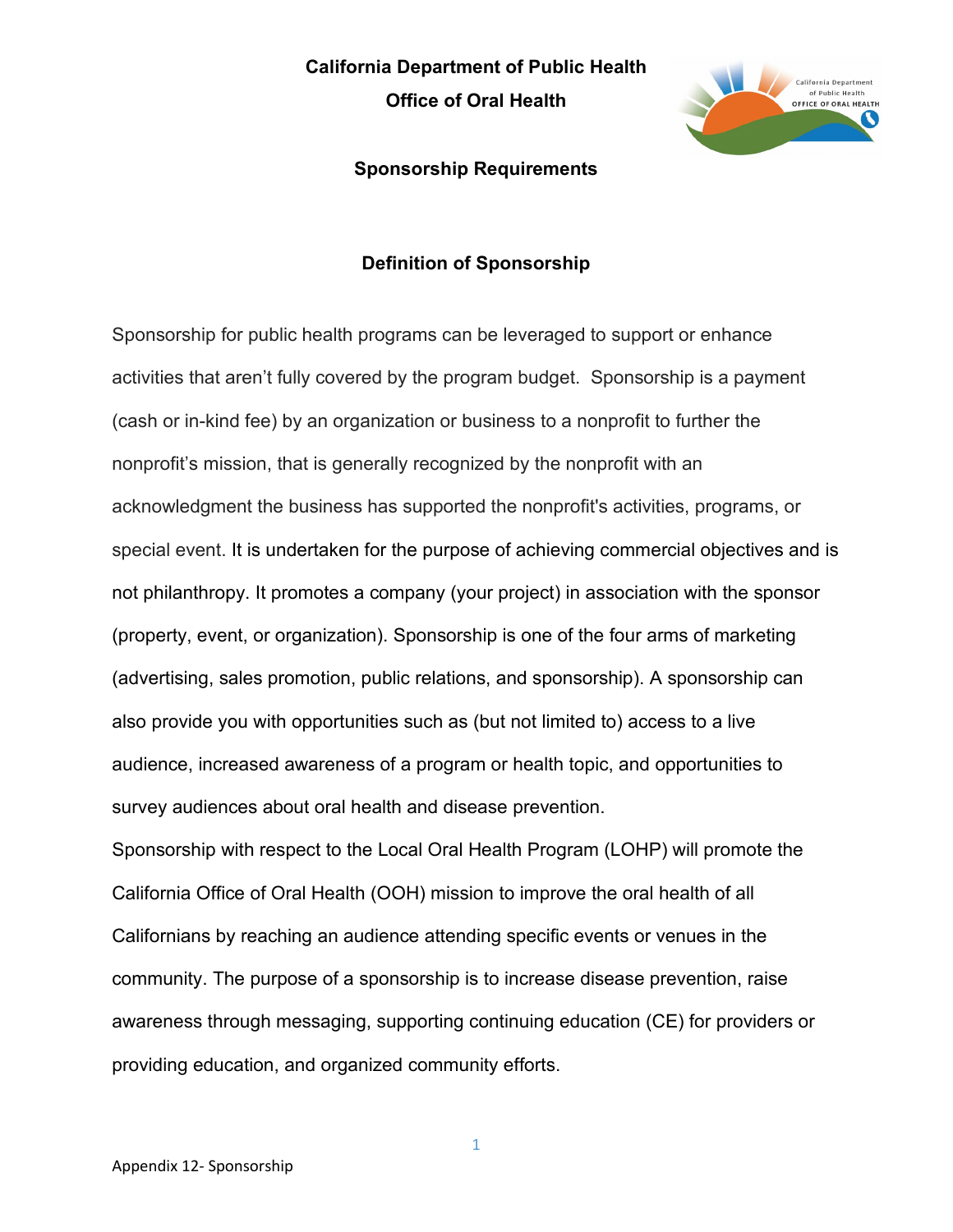# **California Department of Public Health Office of Oral Health**



#### **Sponsorship Requirements**

Seeking sponsorship can be useful when there is an absence of visible, consistent, effective messaging that motivates and activates a community or specific populations key stakeholders to take action to improve oral health. The sponsorship dollars may be used as an incentive at community events and/or venues to assist in advancing policies to implement and support evidence-based practices or for behavior modification. It is likely that a lot of groundwork and relationship building between advocates in the community and an event or venue will need to be accomplished to have a successful outcome.

#### **Sponsorship Criteria**

The following are criteria for OOH supported sponsorships. Documentation that these criteria were met must be included with progress reports. Documentation may include copies of advertising, photos of signage, anything that shows what was received in exchange for the sponsorship. Sponsorships are subject to the review and approval of OOH and may be denied if deemed to be an inappropriate use of taxpayer monies. LOHPs must obtain **PRIOR APPROVAL from OOH** prior to moving forward with the sponsorship. Please use the items listed below as a guideline for sponsorships at the local level.

1. The project may consider sponsoring types of events (i.e. cultural events, community festivals, county fairs, special exhibits) in your community where oral health can be promoted.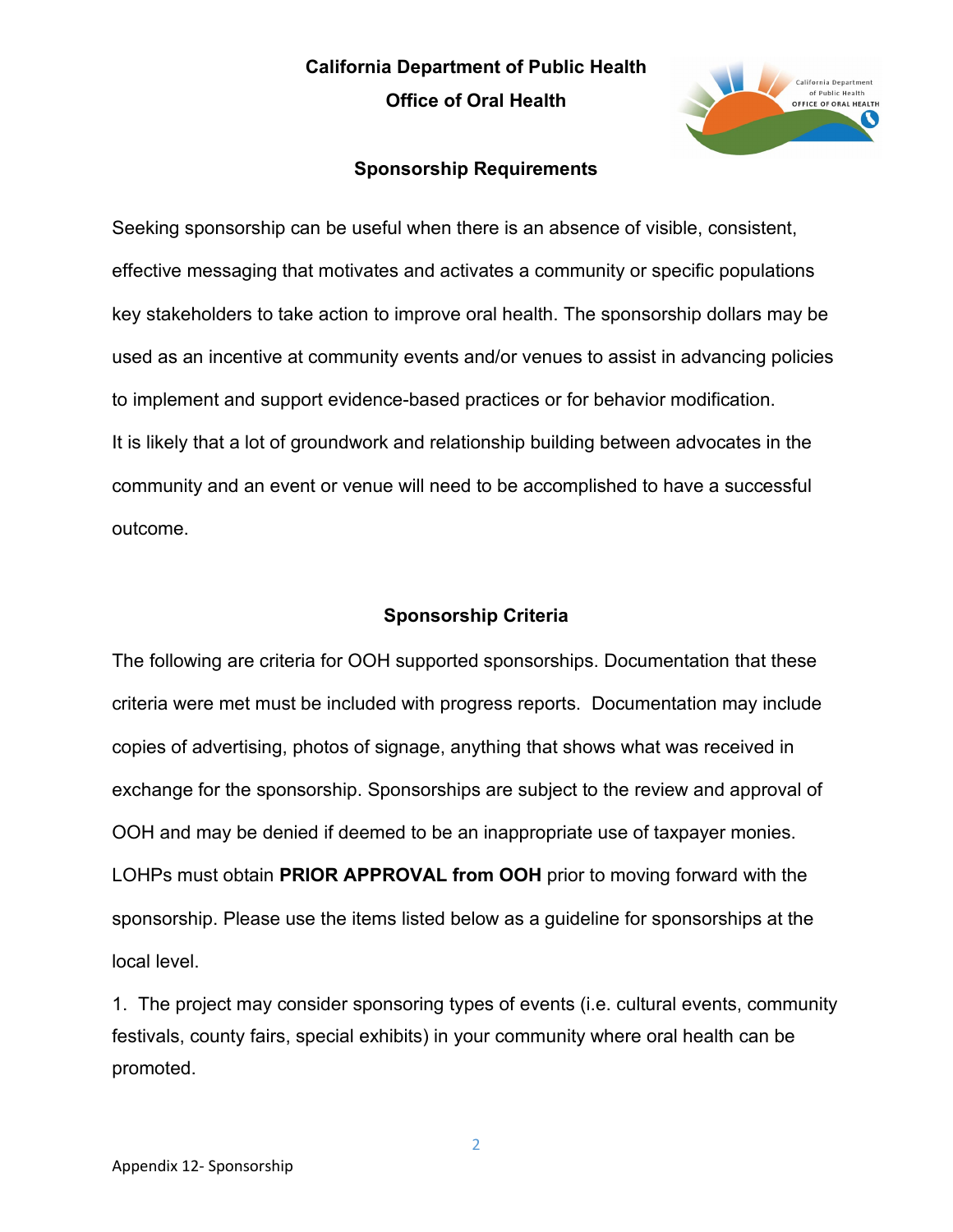**Office of Oral Health**



# **Sponsorship Requirements**

2. Your project should receive something tangible in exchange for being the sponsor. The larger the financial commitment, the larger the value the sponsor should receive, which may include large signage at the event, advertising in the event program or materials, booth space, radio or television publicity, public announcements at the event and/or cross promotions with other sponsors.

3. Grant funds are not to be viewed as long-term financial support to any one individual, team, group, event, or organization. Therefore, a sponsorship is limited to two (2) years unless it is otherwise justified and receives prior approval by the Grant Manager assigned to the LOHP.

4. Sponsorships are typically for \$1,000 - \$2,000. An exemption may be requested from OOH if there are special circumstances – these will be decided on a case by case basis.

5. Any individual performer, team, group, event, organization, or venue sponsored with OOH funds must prominently display a large sign or banner that promotes the program's mission AND the name of the sponsor (i.e., the project or organization's name). The LOHP may not sponsor an event or venue that is currently receiving OOH sponsorship.

6. Publicity promoting the individual performer, team, group, public health fair, organization, or venue is to include key oral health messages AND the name of the sponsor (i.e., the project or organization's name).

7. Sponsorships must be outlined in the Scope of Work and budgeted in a separate line item labeled "Sponsorships."

# **Accepting Sponsorship**

Your program may also want to leverage support from organizations and businesses to sponsor oral health events designed to reach vulnerable and disadvantaged populations, especially those targeted by tobacco, alcohol, and sugar industries.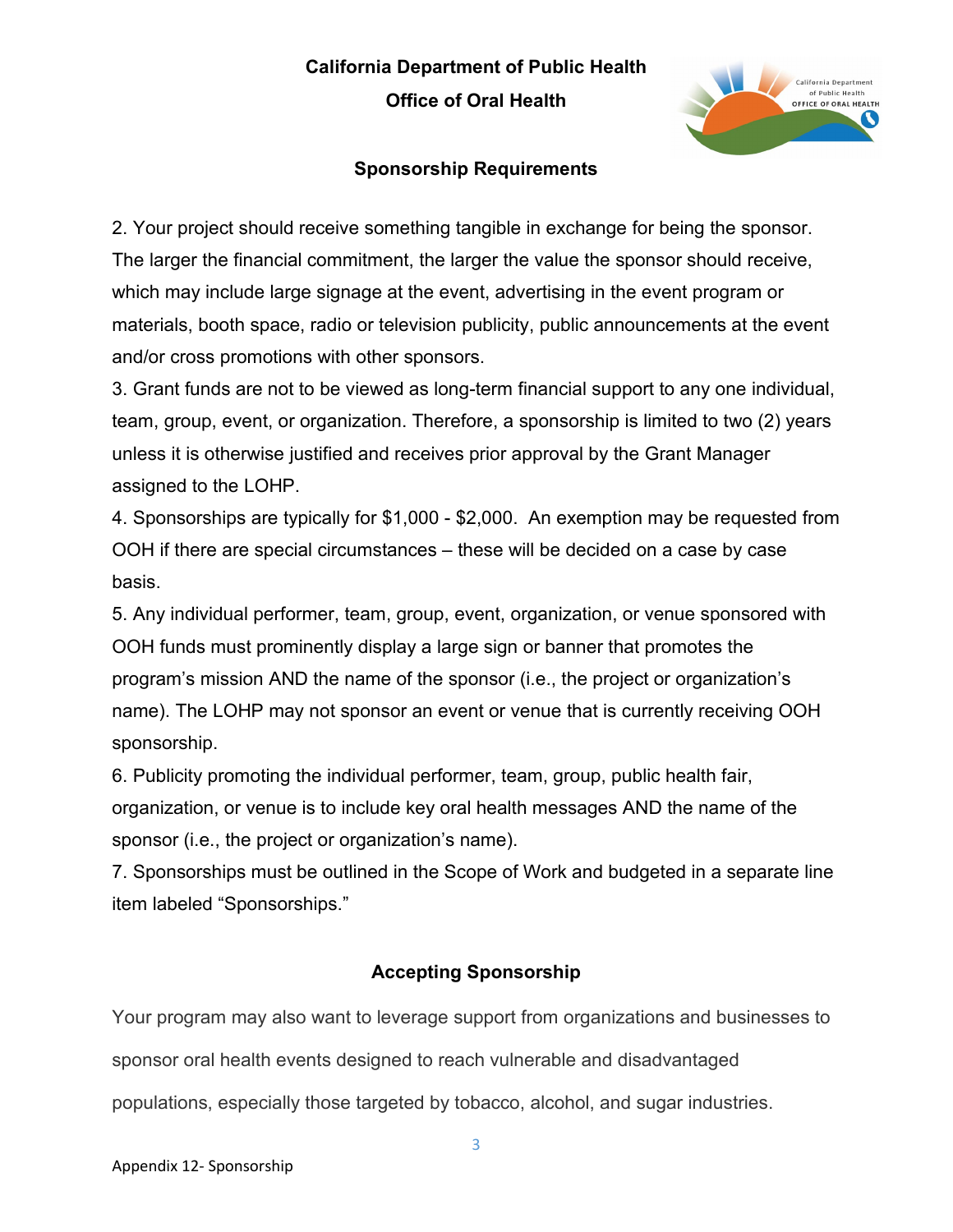# **California Department of Public Health Office of Oral Health**



# **Sponsorship Requirements**

Accepting sponsorships from organizations or other business entities, is a way to gain support for the program mission and activities, and its sponsors get recognition.

Please consider the following when accepting sponsorships.

- A written gift acceptance policy can help manage the expectations of donors, (while treating them with respect) and serve as guidance for board and staff members. Please follow your LHJs or agency gift acceptance policy.
- Per IRS rules, nonprofits can acknowledge sponsors by mentioning or displaying the following: company name, company logo, product lines and contact information (address, phone number, web address). Nonprofits are also permitted to mention slogans and value-neutral descriptions of a sponsor's goods or services in acknowledging their support. In addition, nonprofits can display or distribute a sponsor's products to the general public at the sponsored activity or event.

# **Checklist for Evaluating the Likelihood of a Sponsorship Match**

(Adapted from International Events Group, IEG Inc.) Use this checklist as a guide to evaluate events or venues that you should approach in your community with sponsorship monies, or when being approached by events or organizations seeking sponsorships. This is merely a guide to help you think about what should be included in your sponsorship agreement – not every box needs to be checked, but you should think about each of the issues listed. The more boxes checked, the more likely the sponsorship match will be approved by OOH.

# **Image Compatibility**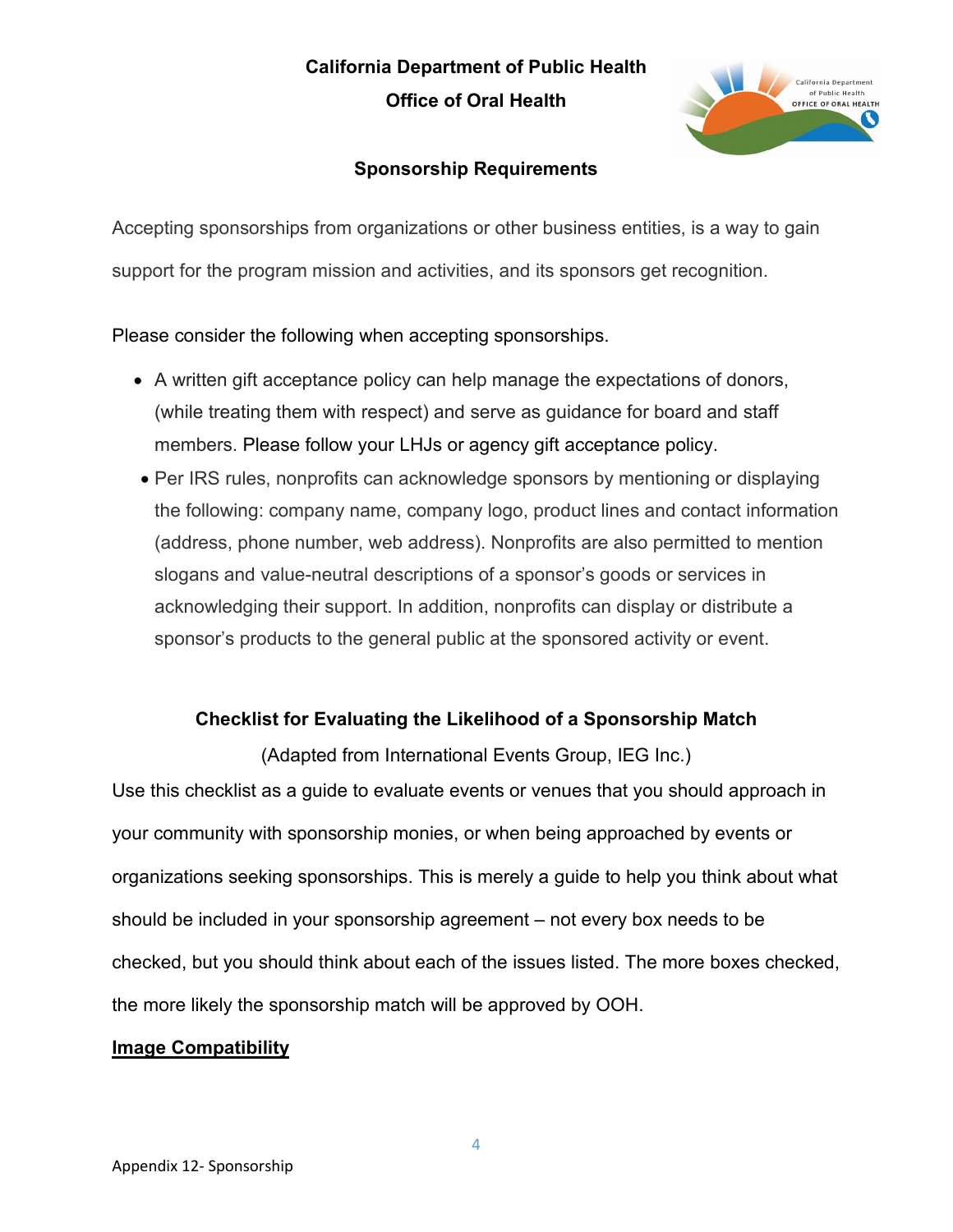**Office of Oral Health**



# **Sponsorship Requirements**

 $\Box$  Does the event offer the imagery and/or lifestyle that my program is trying to establish and with which we want to be associated? (i.e., good dietary choices, including no soda or sugar sweetened beverages. No tobacco or alcohol use.)

 $\Box$  Are the other co-sponsoring companies those with whom my program wants to be associated?

#### **Audience Composition/Reach**

 $\Box$  Does the event or venue attract the audience that my program wants to reach (i.e., children 0-5, pregnant women, older adults)?

 $\Box$  Is this sponsorship opportunity in the geographic market that my program wants to impact (i.e. schools, rural communities, vulnerable populations, etc.)?

 $\Box$  Does the audience feel a strong sense of ownership or identification with the venue or event?

□ What is the extended reach of the event or venue? Are there on-site spectators? Television viewers?

# **Ability to Leverage/Additional Promotional Opportunities**

 $\Box$  Can my program conduct cross-promotions with appropriate co-sponsors?

 $\Box$  Does the opportunity occur during a time that we would like extra visibility in the community? (What other oral health conferences/meetings, public health fairs, farmers markets are happening in the community?)

 $\Box$  Is the promotional time frame of the sponsorship defined clearly, and will it meet program needs? (Year round? One season? One event?)

 $\Box$  Are there opportunities for display? (May we have an educational booth at the event?)

# **Media Coverage and Recognition**

- $\Box$  Is the event appealing in a positive way to the media?
- $\Box$  Can the event draw broadcast and print coverage?
- □ Will my program be recognized in that coverage?
- $\Box$  Can the event attract a TV or radio broadcast?
- $\Box$  Will my program's signage show up on the TV broadcast or be mentioned on-air?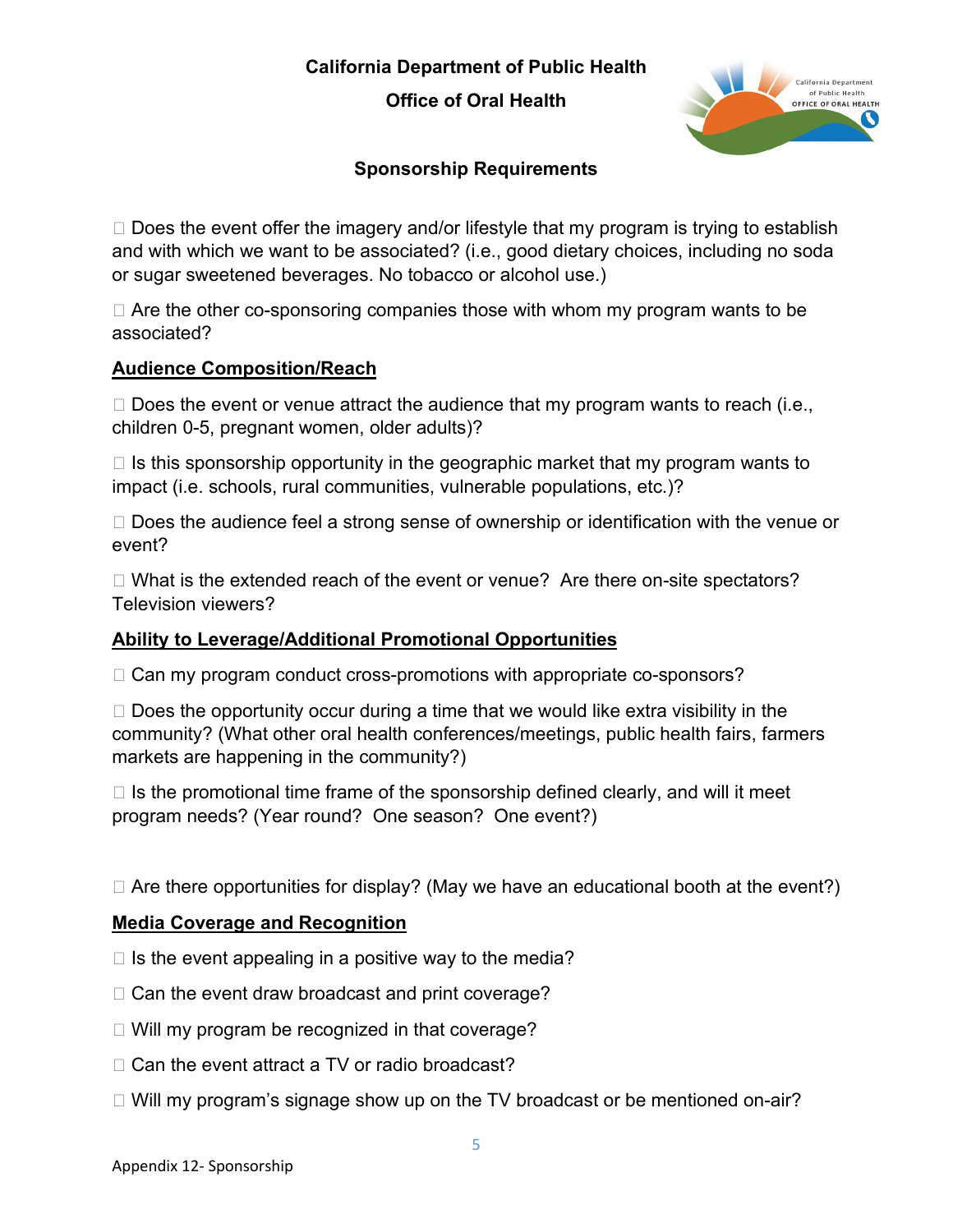**Office of Oral Health**



# **Sponsorship Requirements**

#### **Communicate Product Attributes**

 $\Box$  Can my program's message be worn while participants compete, perform or work at public health fair events?

 $\Box$  Can my program's message be showcased as a key element of the event?

#### **Efficiency**

 $\Box$  Does the event or venue deliver to a wide audience?

 $\Box$  Is the relationship between the cost of sponsorship and the value received appropriate?

 $\Box$  Does the sponsorship's cost compare with that of similar properties?

 $\Box$  Is this the most cost-effective means to get the results I am looking for?

#### **Measurability**

 $\Box$  Does the event or venue conduct regular surveys or tracking studies that could be shared with my program and/or that might include questions developed around oral health sponsorship?

 $\Box$  Does the event or venue lend itself to measuring the reach and impact of the sponsorship you are offering? (Do they track audience demographics? Do they collect attendance data?)

#### **Ability to Extend**

 $\Box$  Does the sponsorship contain spin-off opportunities?

 $\Box$  Is the sponsorship something my program can build upon?

# **Ease of Administration**

 $\Box$  Is the event well organized?

 $\Box$  Are event staff specific about what the sponsorship includes?

 $\Box$  Can the event/venue deliver what they have promised in exchange for the sponsorship? (Do I have a signed board policy or venue policy in hand?)

 $\Box$  Do I have staff to properly administer the sponsorship? (Will someone attend the event to make sure we get what was agreed to and document this for the progress report? Will there be staff to conduct surveys at the event if needed? Do we need staff for an information booth?)